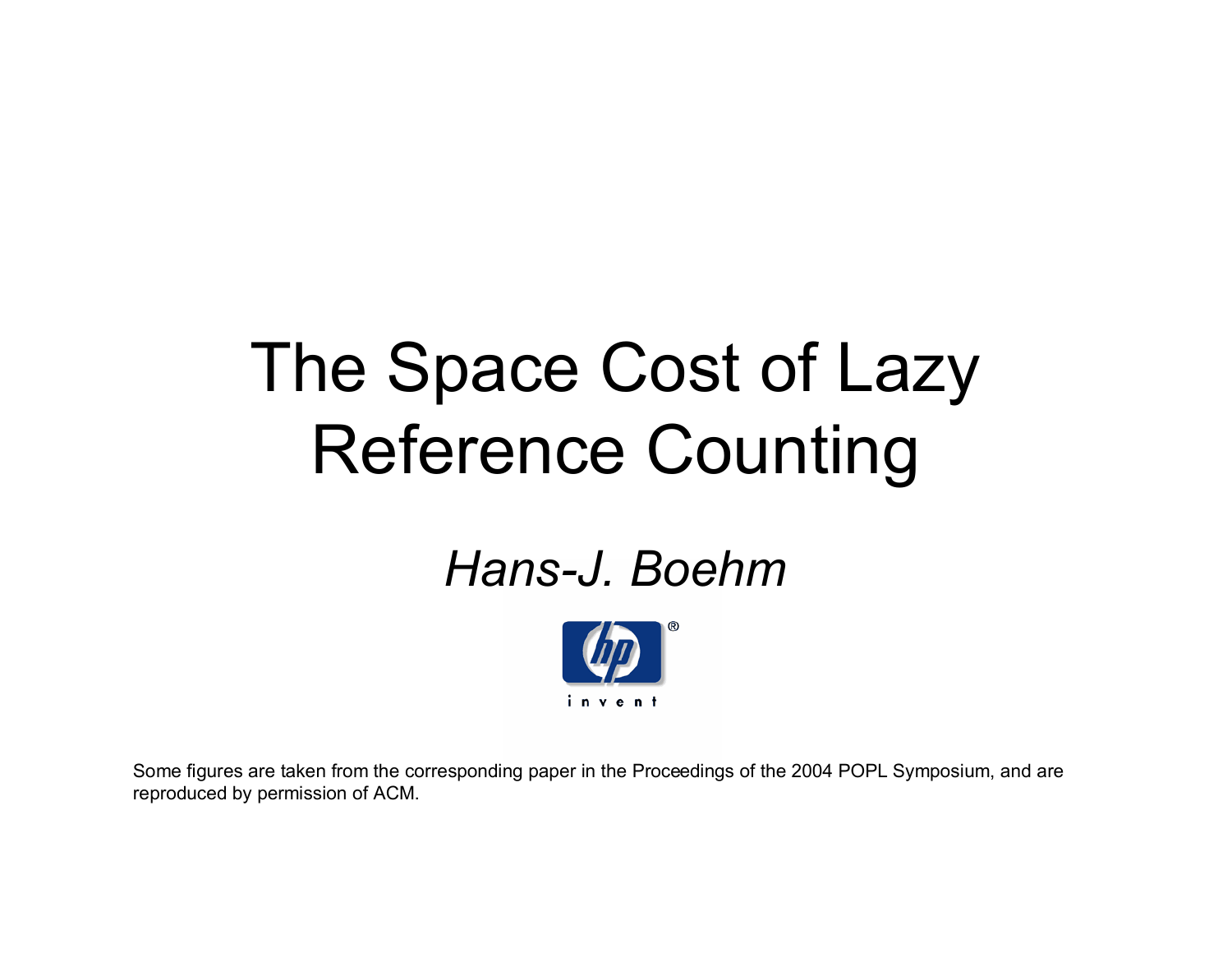## Automatic Memory Management

#### • Tracing garbage collection

- Periodically trace through all live objects.
- Reclaim untraced objects.
- Common in language runtimes.
- Reference Counting
	- Associate count of incoming references with objects.
	- Reclaim object when count reaches zero.
	- Common in OS file systems, some C++ libraries.
	- Used occasionally in language runtimes.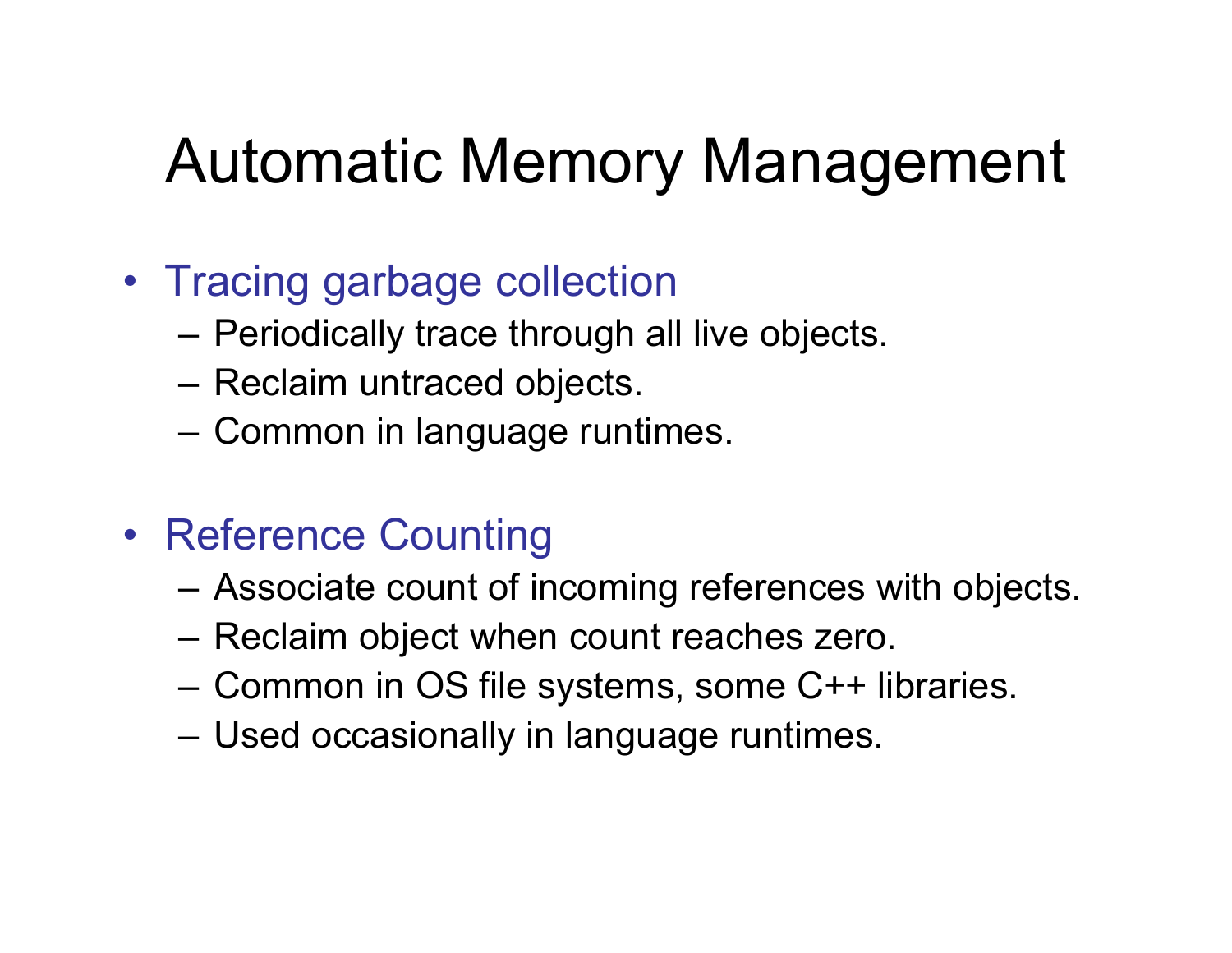# **Tradeoffs**

- Classic reference count disadvantages:
	- Leaks cyclic garbage.
	- Expensive pointer assignments, (threads!)
- Classic reference count advantages:
	- Faster reuse: better cache behavior.
	- Synchronous/deterministic finalization.
	- Possibly better memory utilization.
	- Supports copy avoidance.
	- **Avoids GC pauses?**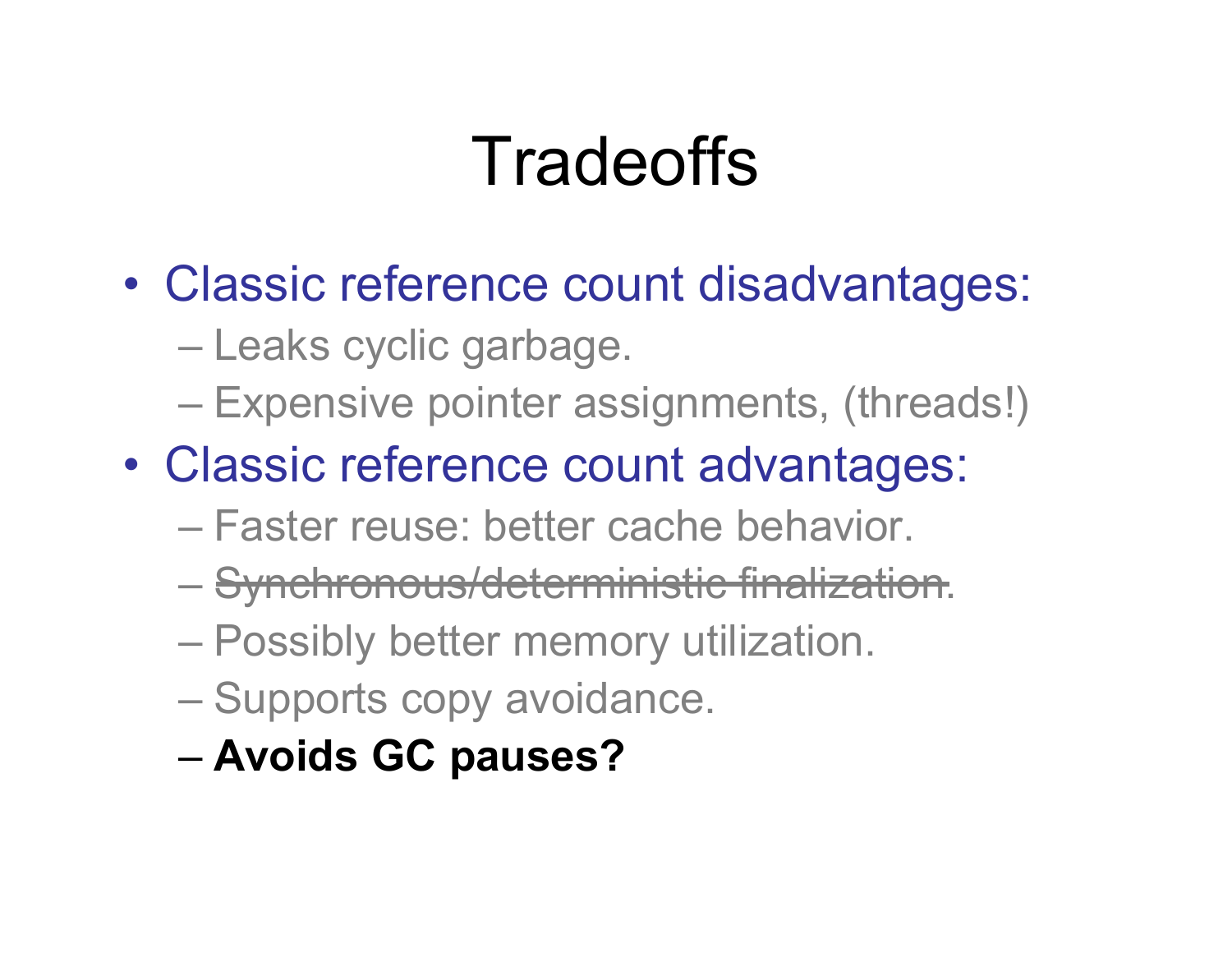# Classic Reference Counting

- When creating reference to *p*:  $incr(p) { \quad \text{count}(p) ++; } \quad}$
- When deleting a reference to *p*:

```
decr(p) {
  if (--count(p) == 0) {
   invoke decr on embedded references;
   free(p);
  }
}
```
- Pointer assignment requires incr(new) followed by decr(old).
- Count update/test must be atomic.
- Incr/decr usually inserted automatically.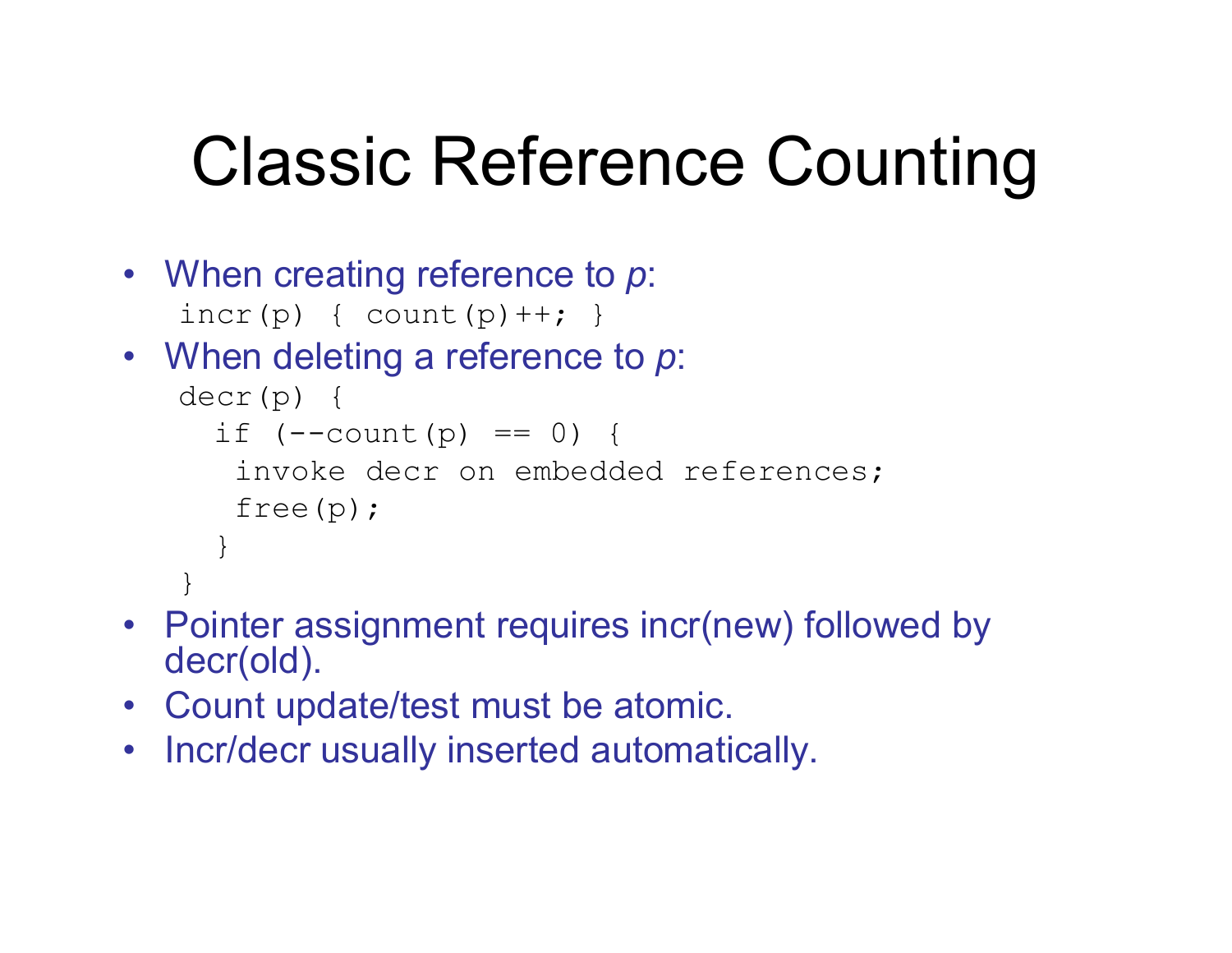### Pauses avoided

```
big = make huge linked tree();
do forever {
    temp = new foo();
}
```
- Each implied incr()/decr() takes constant time.
- No significant pauses during execution.
- Simple tracing GC would trace big repeatedly, introducing pauses.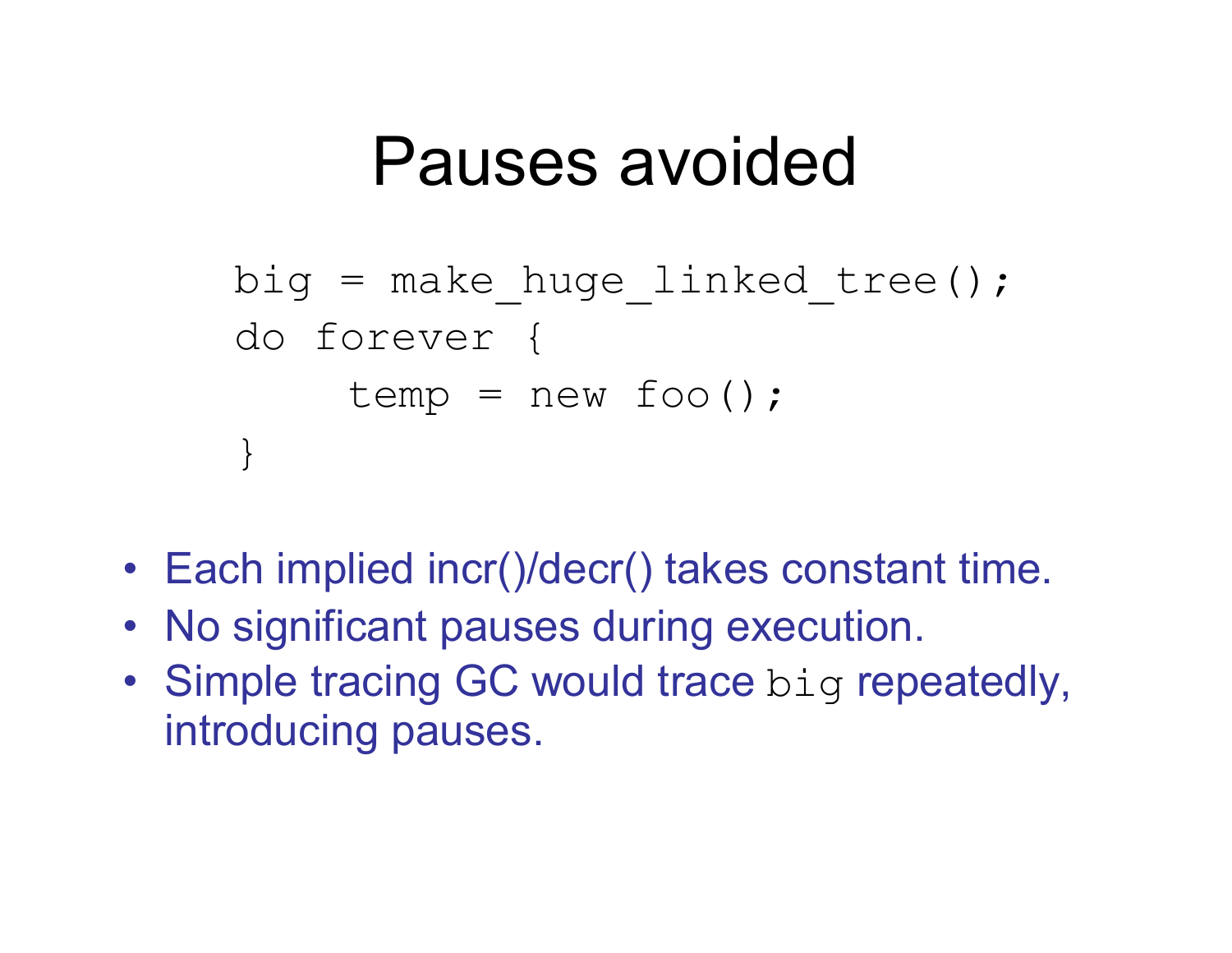## ...but only sometimes

```
do forever {
   tmp = make huge Lined tree();
   ...
   big = tmp;...
}
```
- $\cdot$  "big = tmp" assignment invokes decr() on old tree.
- Count becomes zero.
- Decr() recurses, deallocating and touching entire tree.
- Effectively a significant pause during assignment.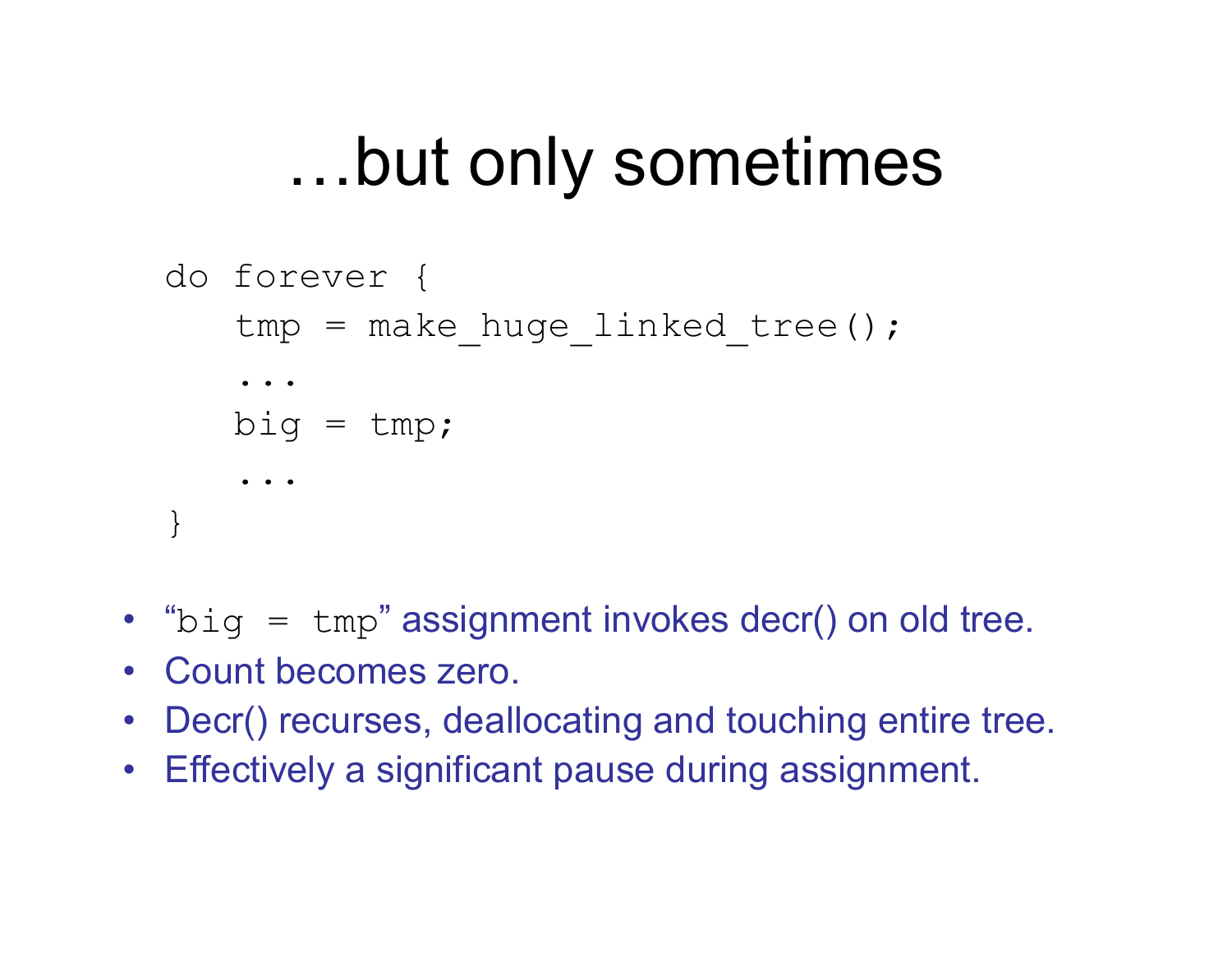# Tracing vs. ref. counting pauses

- Simple tracing GC stops entire process.
- Classic reference counting stops thread
	- ... which may hold critical lock.
- If deallocation time were predictable, we could easily deallocate manually.
	- Pauses are effectively unpredictable.
- Manual deallocation also adds "pauses".
	- They are usually predictable.
- Recursive decr() calls need atomicity.
	- Usually more sensitive to threading.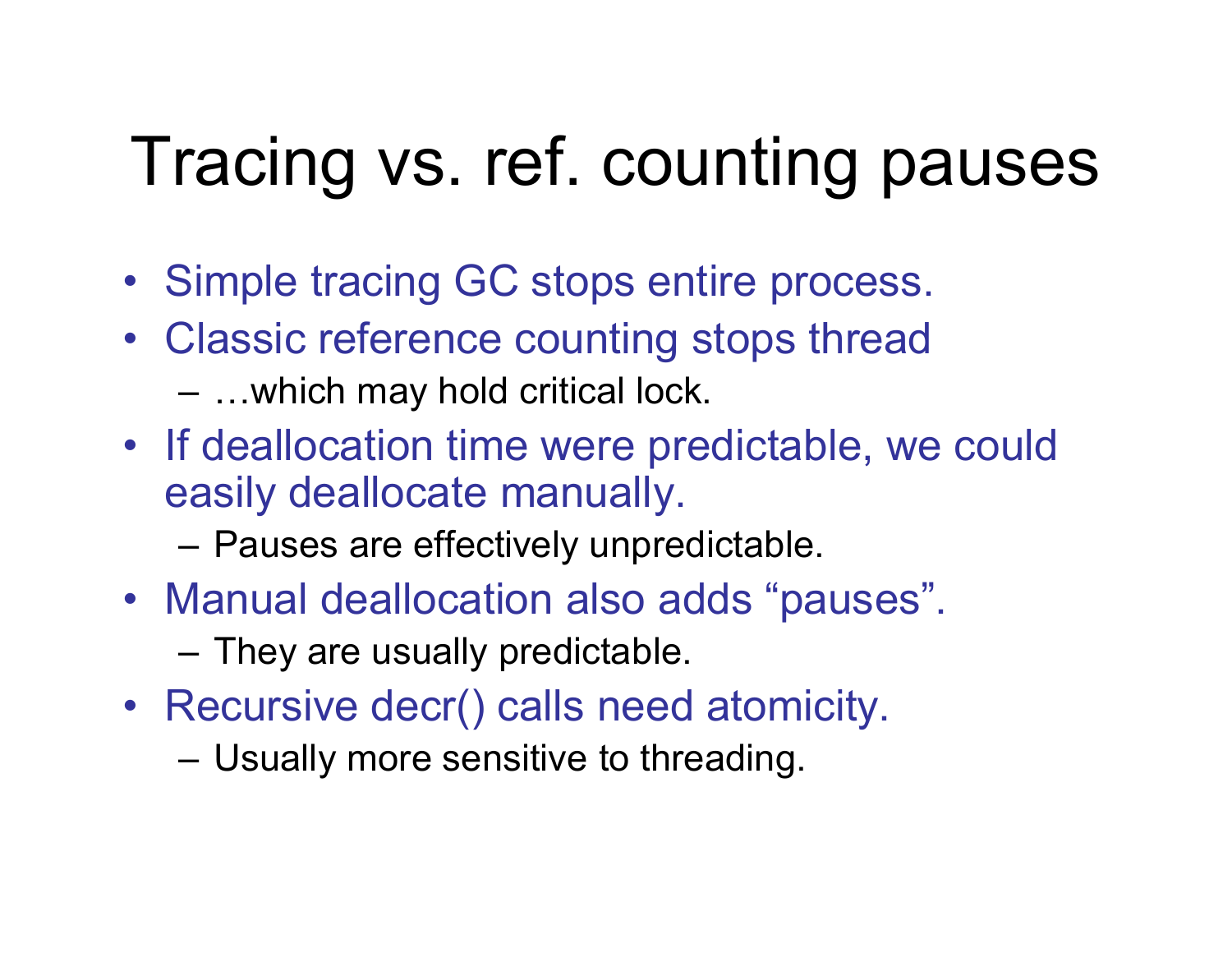#### Worst case "pause" times for GCBench (msecs, P4 2.0GHz, gcc, Linux)

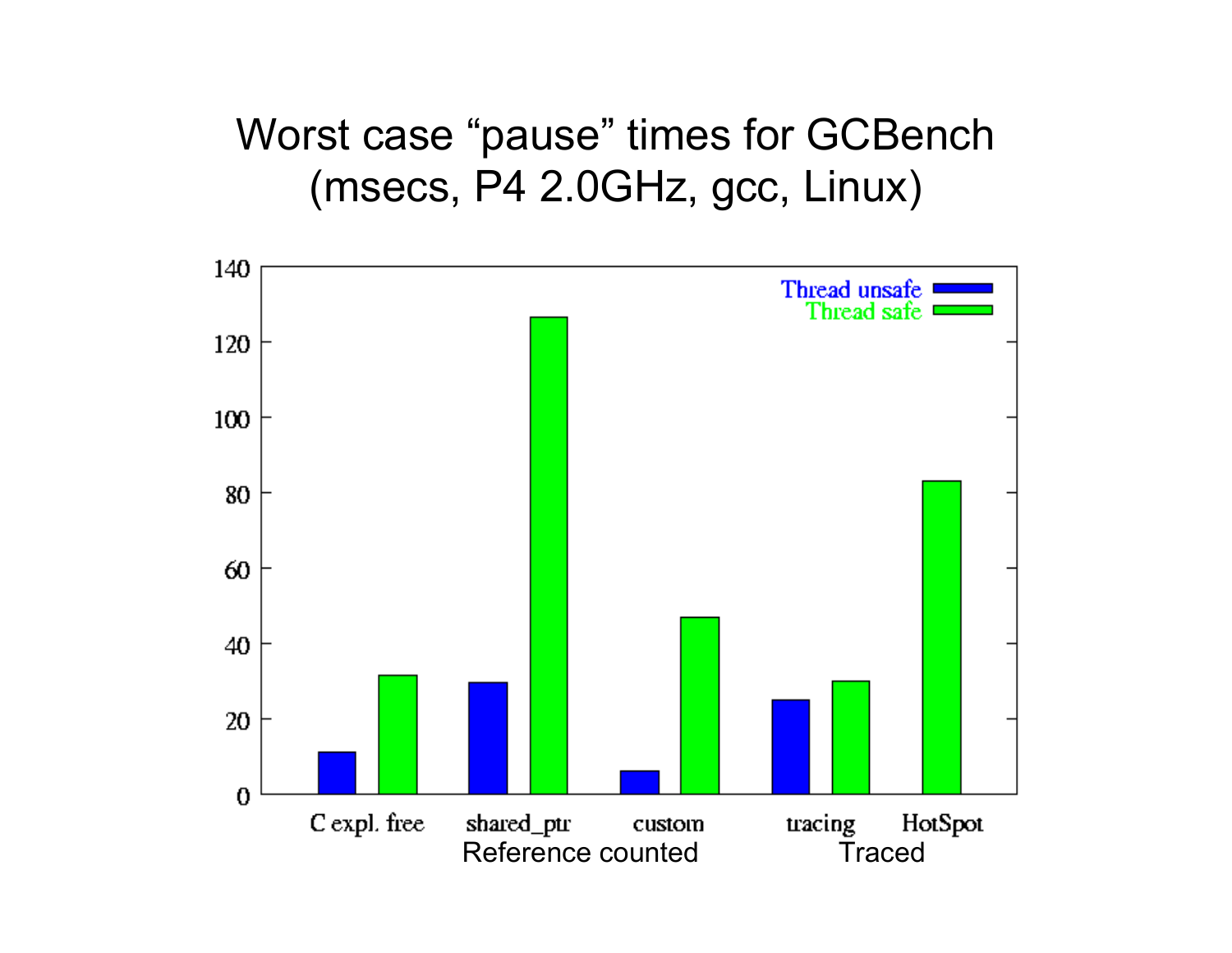## Lazy deletion

• Decr(p): if  $(--count(p) == 0)$ add p to *to-be-freed;* • Before each allocation: q = element of *to-be-freed (if any)*;

> invoke decr on embedded references; free(q);

• Each allocation does one deallocation.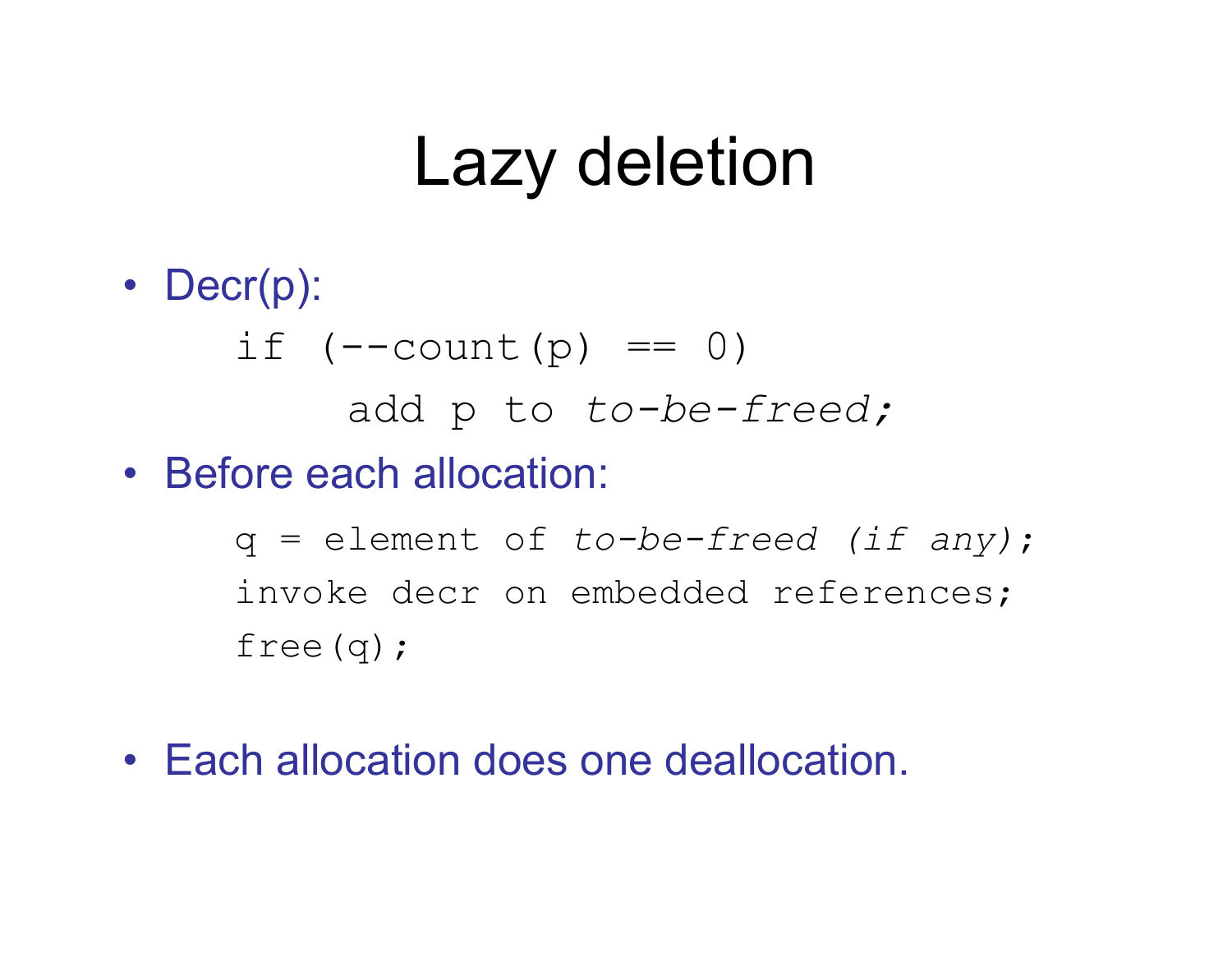# Lazy deletion (contd.)

- Dates back to 1963 paper (Weizenbaum).
- Works well for fixed size objects.
- But for multiple object sizes:
	- No sufficiently large object may be free.
	- Sufficiently large objects may be in to-befreed set.
	- We may require additional heap size to satisfy allocations.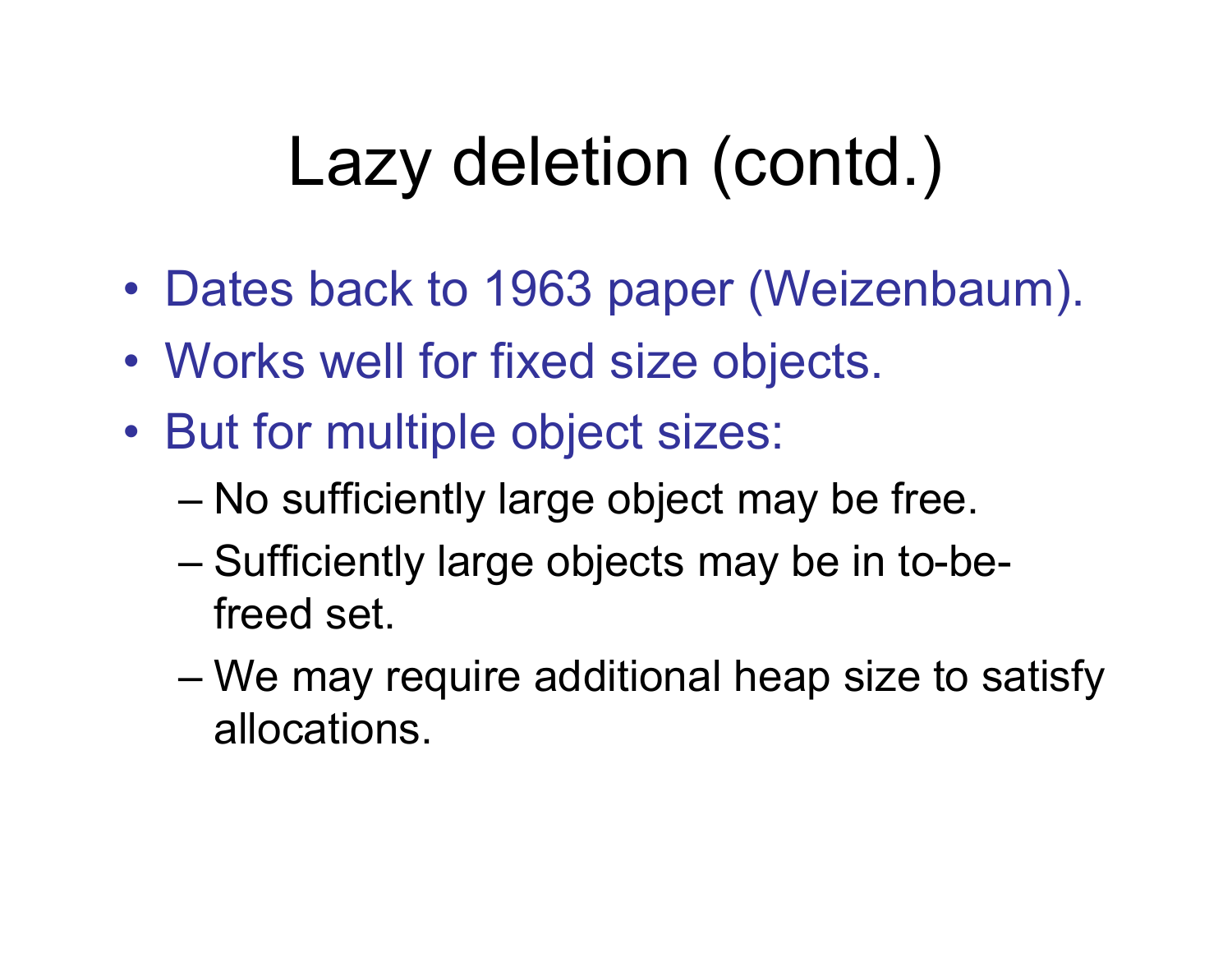## Hidden space

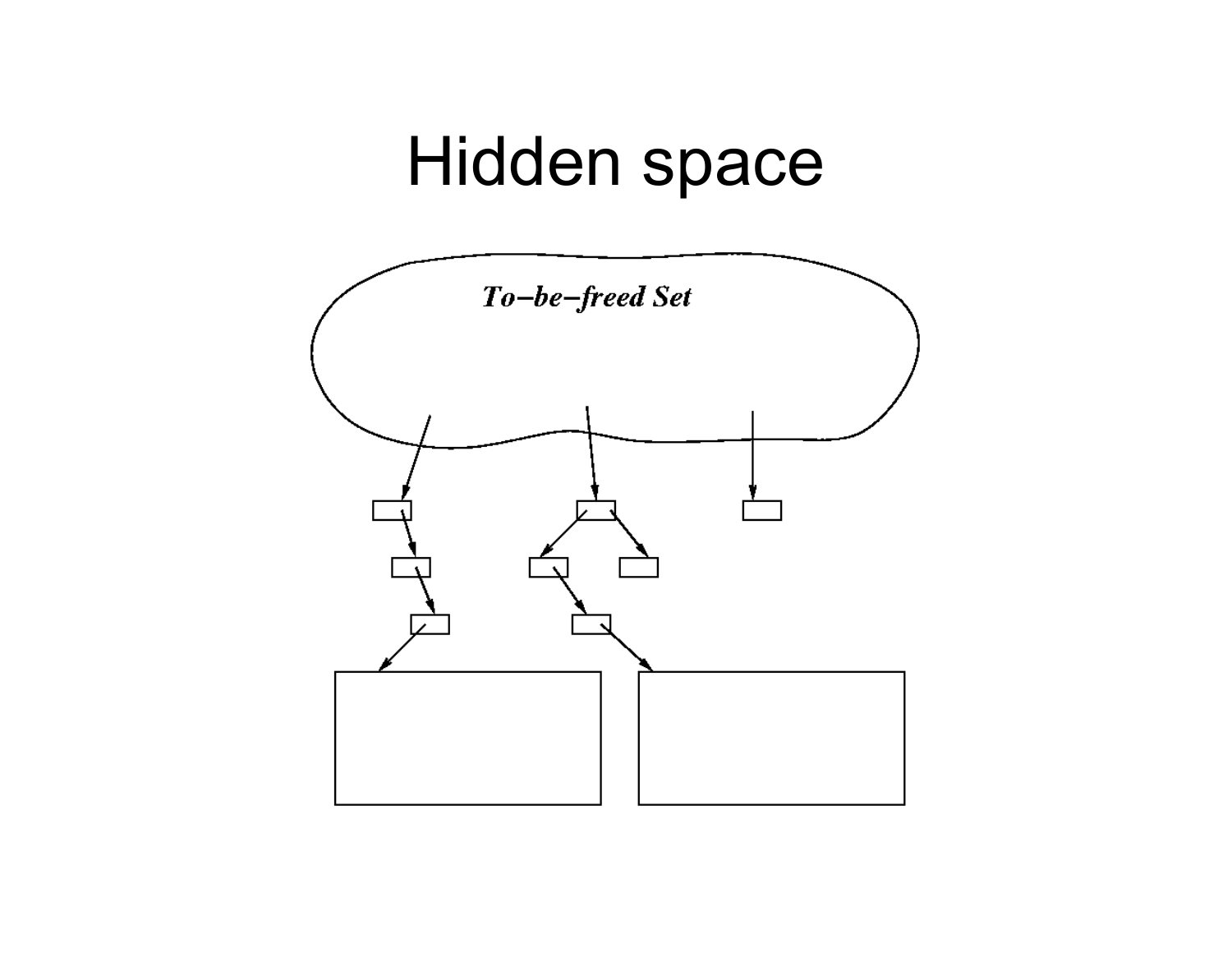## How much space overhead?

- Ignore fragmentation cost.
- Objects between *smin* and *smax* in size.
- We measure space overhead as:

max size of allocated objects (incl. to-be-freed)

max size of live objects

 Fragmentation adds at most a factor of O(log(*smax*/*smin*)) to total heap size. (Robson, 1971).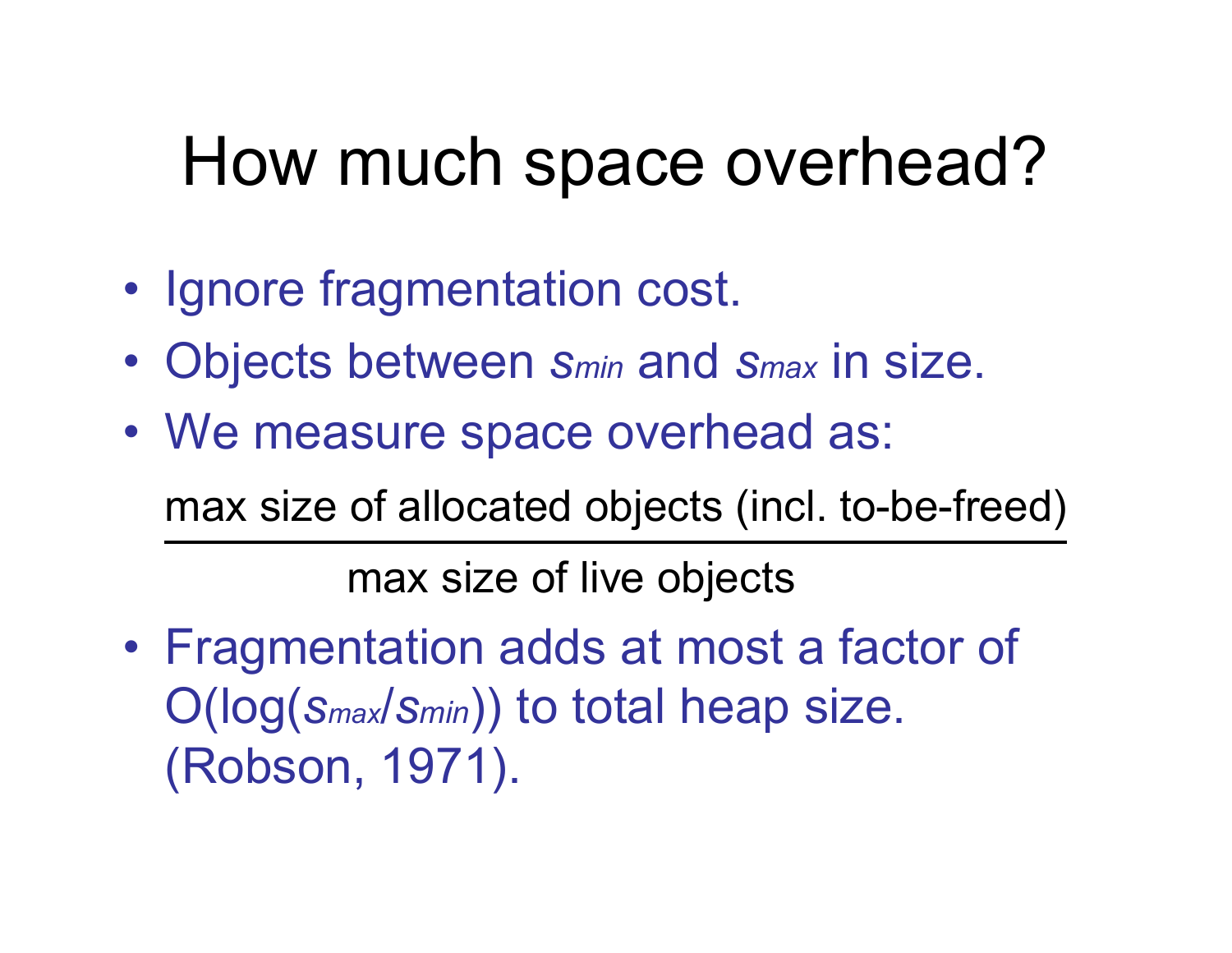# Space overhead (contd.)

- Lazy reference counting cannot increase the number of allocated objects above maximum number of live objects.
- Hence

| max allocated size | Smax |
|--------------------|------|
| max live size      | Smin |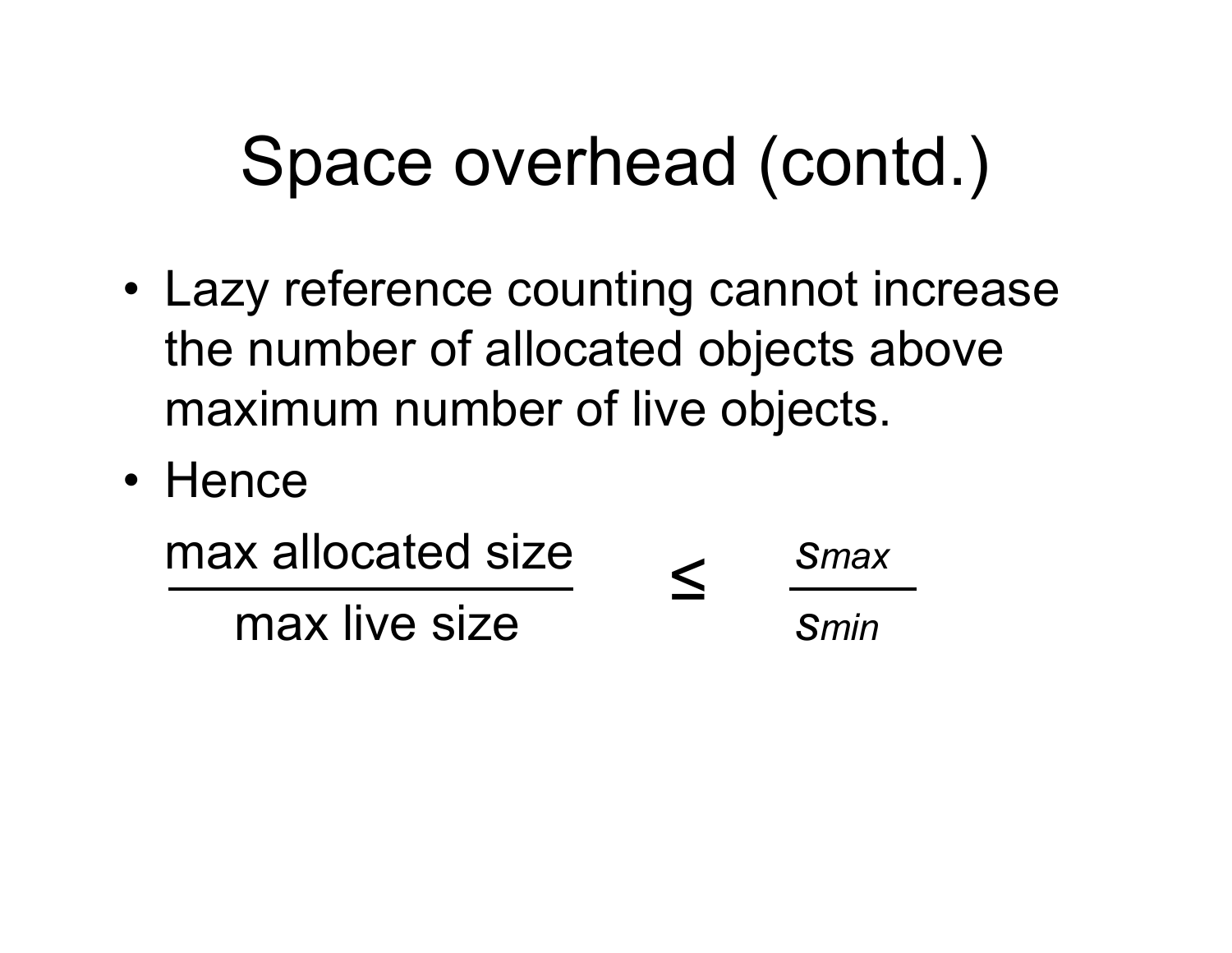## Main result

- The preceding bound is asymptotically optimal.
- This holds for a large class of variants of the preceding algorithm.
- Smooth tradeoff:

allocation deallocates  $m$  items  $\rightarrow$ bound reduced by factor of *m*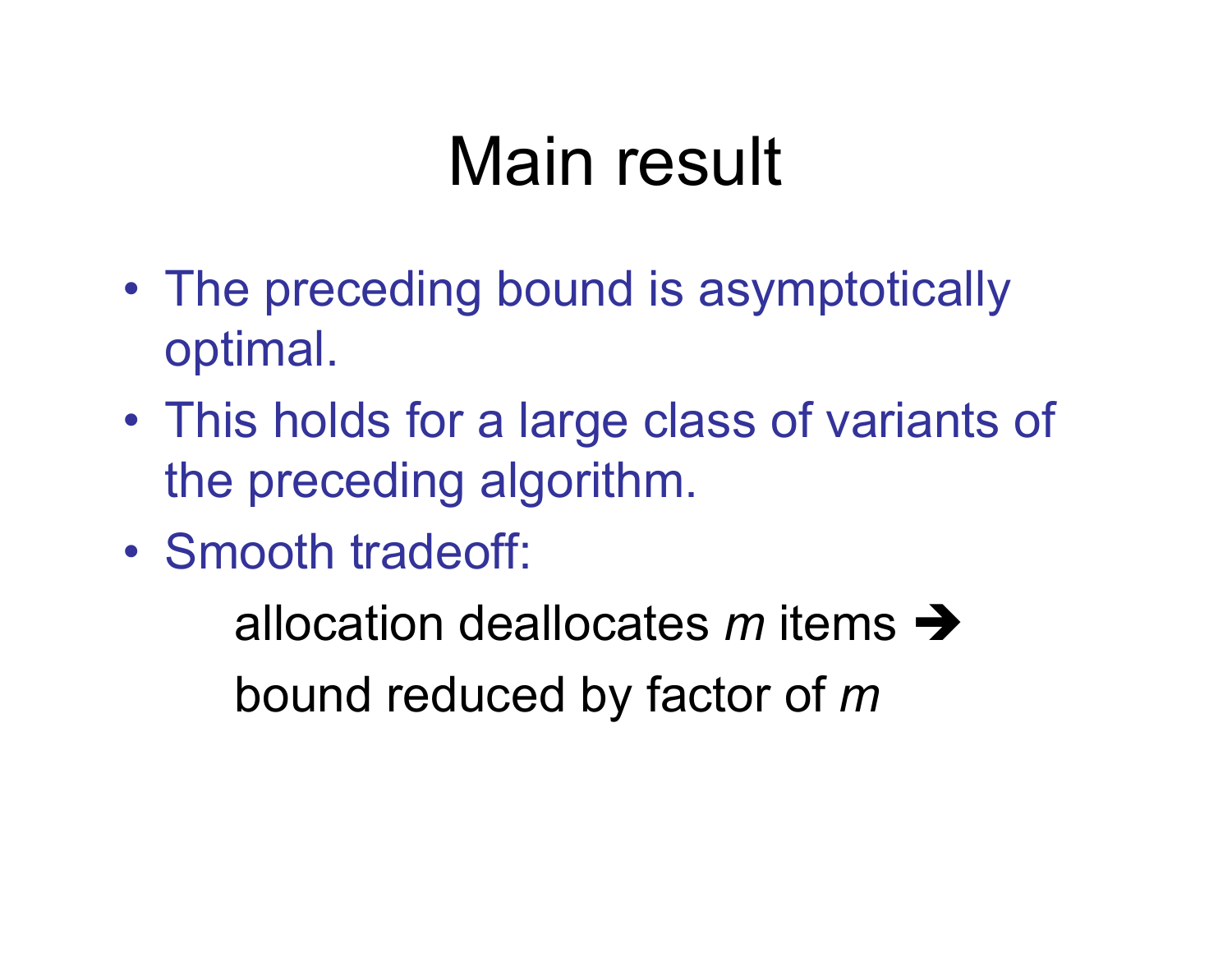### **Observations**

- $\cdot$  It may take a heap of size  $\Omega(N^2)$  to accommodate *N* live bytes.
- If an *n* byte allocation deallocates at least *n* bytes, the max number of allocated bytes can't exceed the the max number of live bytes  $\rightarrow$  only fragmentation overhead.
	- May require smax/smin deallocations for a single allocation.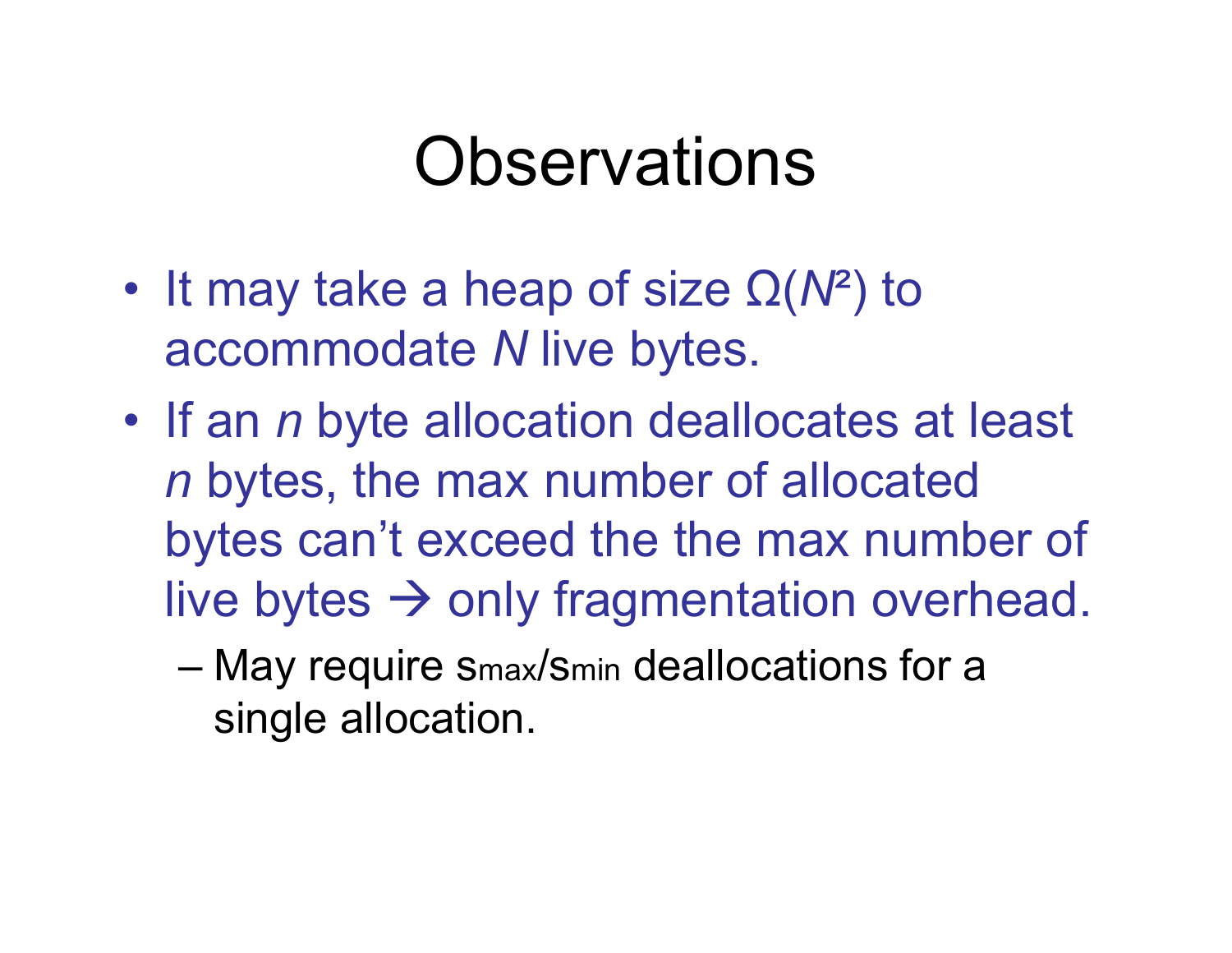## More precise statement

- Assuming that:
	- *smin* and *smax* satisfy some assumptions.
		- Affect only constants.
	- We have a "lookahead-free reference count implementation".
	- Every sequence of 1 allocation, 2 incr(), and 2 decr() calls deallocate  $\leq m$  objects.
- There exists a "program" with no more than N referenced (live) bytes, such that:
	- The total number of allocated bytes is at least

*N smax* 2 *m smin*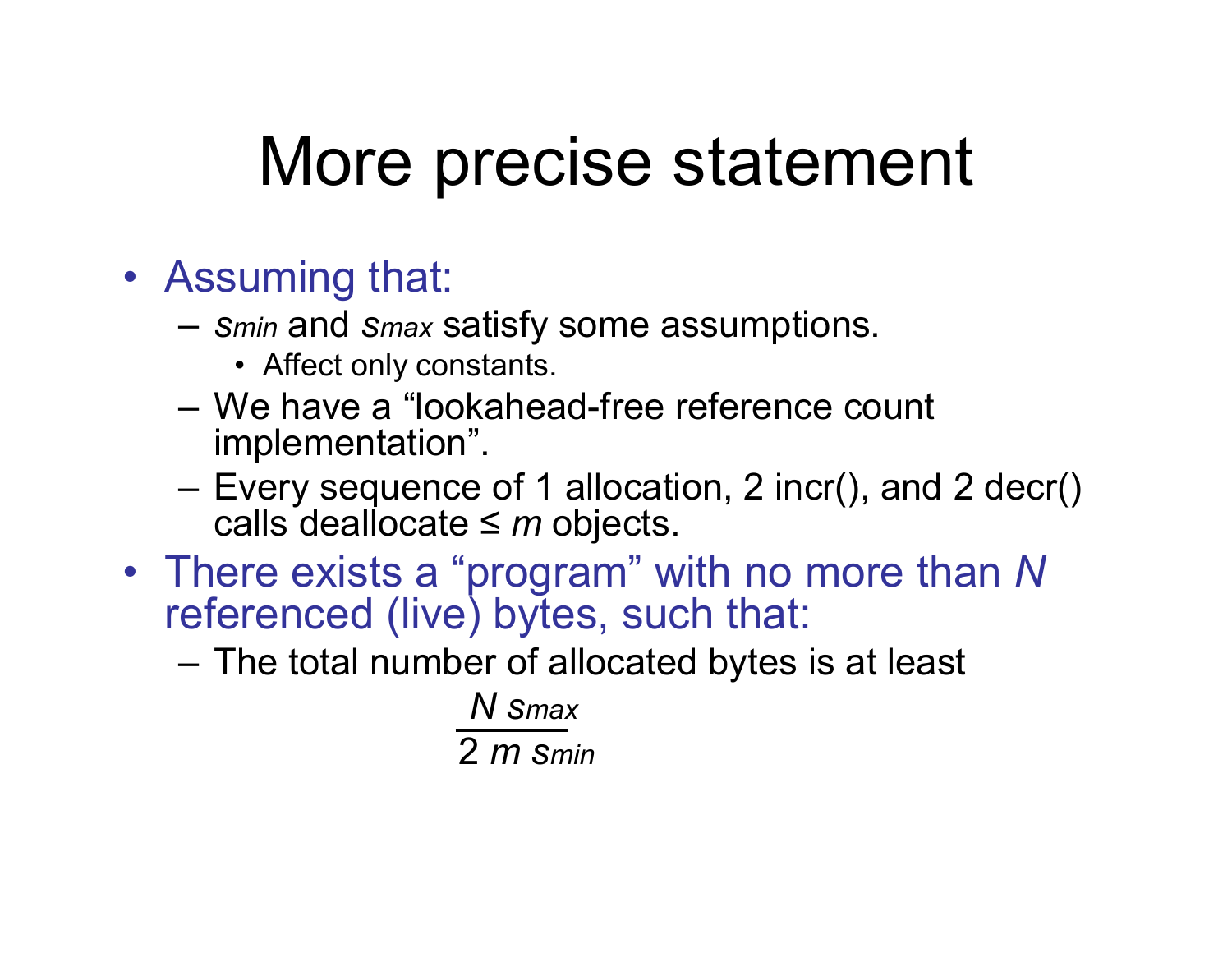## Proof illustration

- We construct a program.
- Real proof adapts to deallocation order of reference counting algorithm.
- Here we assume instead:
	- $-m = 3$ 
		- each allocation deallocates 3 *to-be-freed* items.
	- *to-be-freed* set is managed in LIFO order.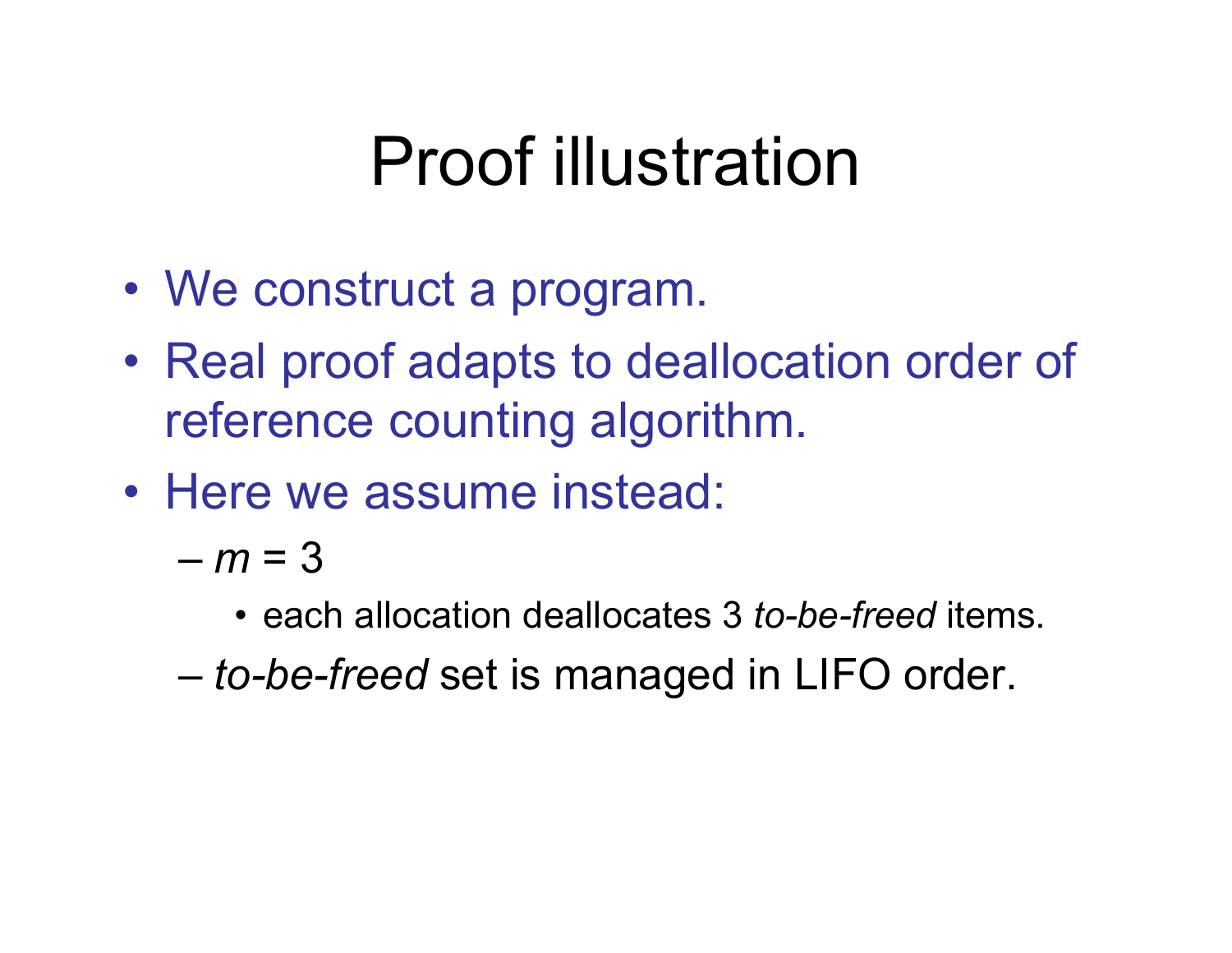#### Step 1 - Allocate N/2 bytes in small objects



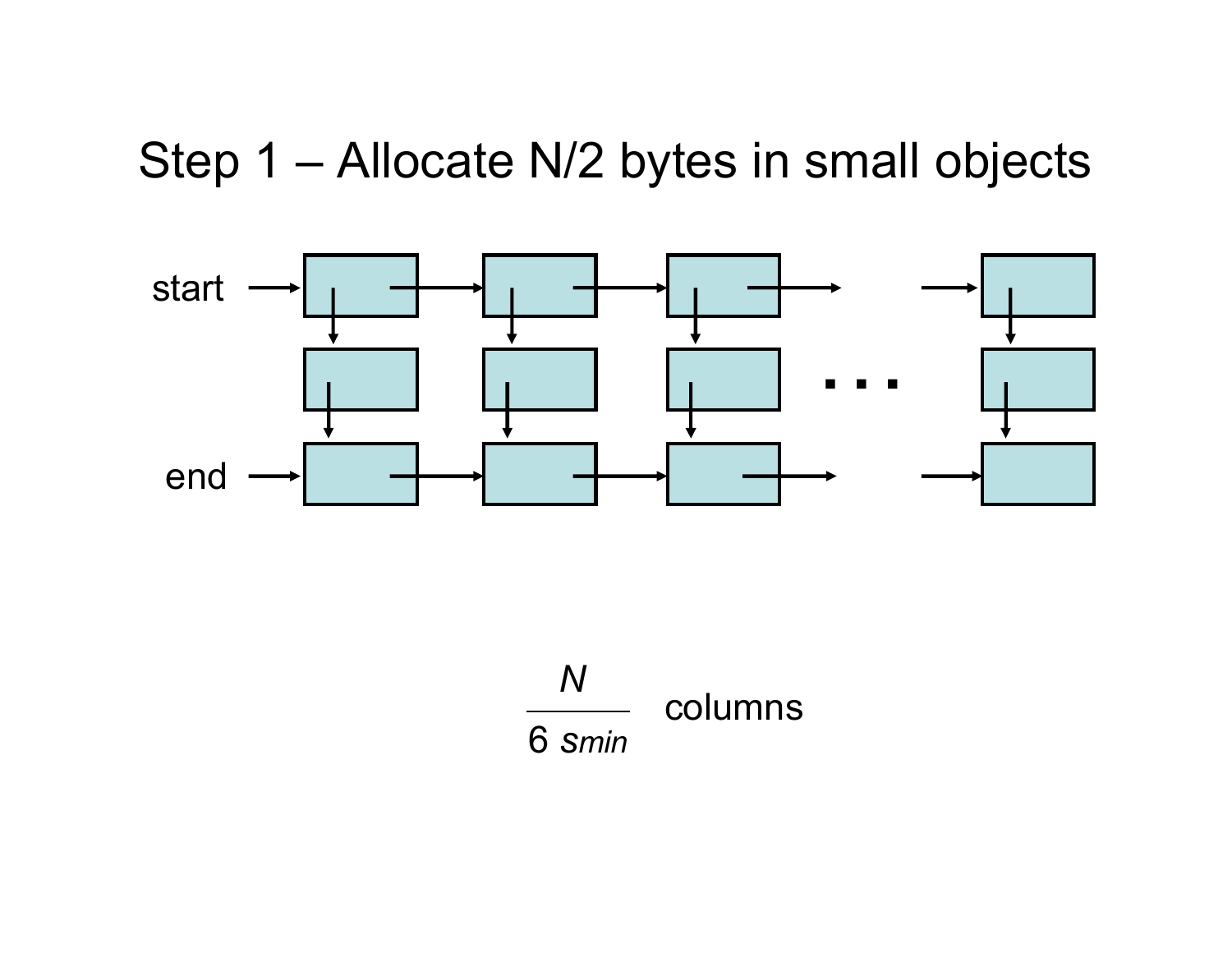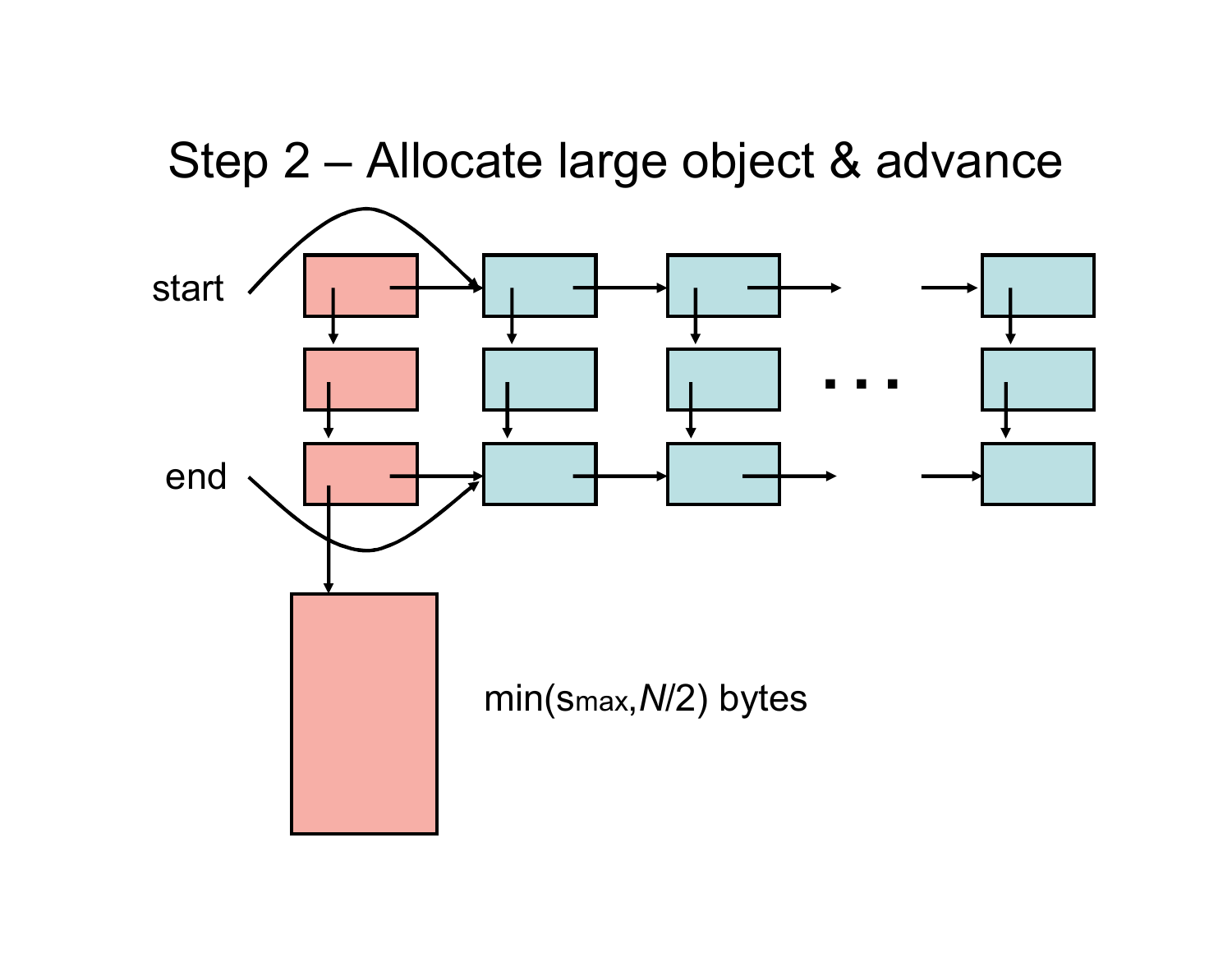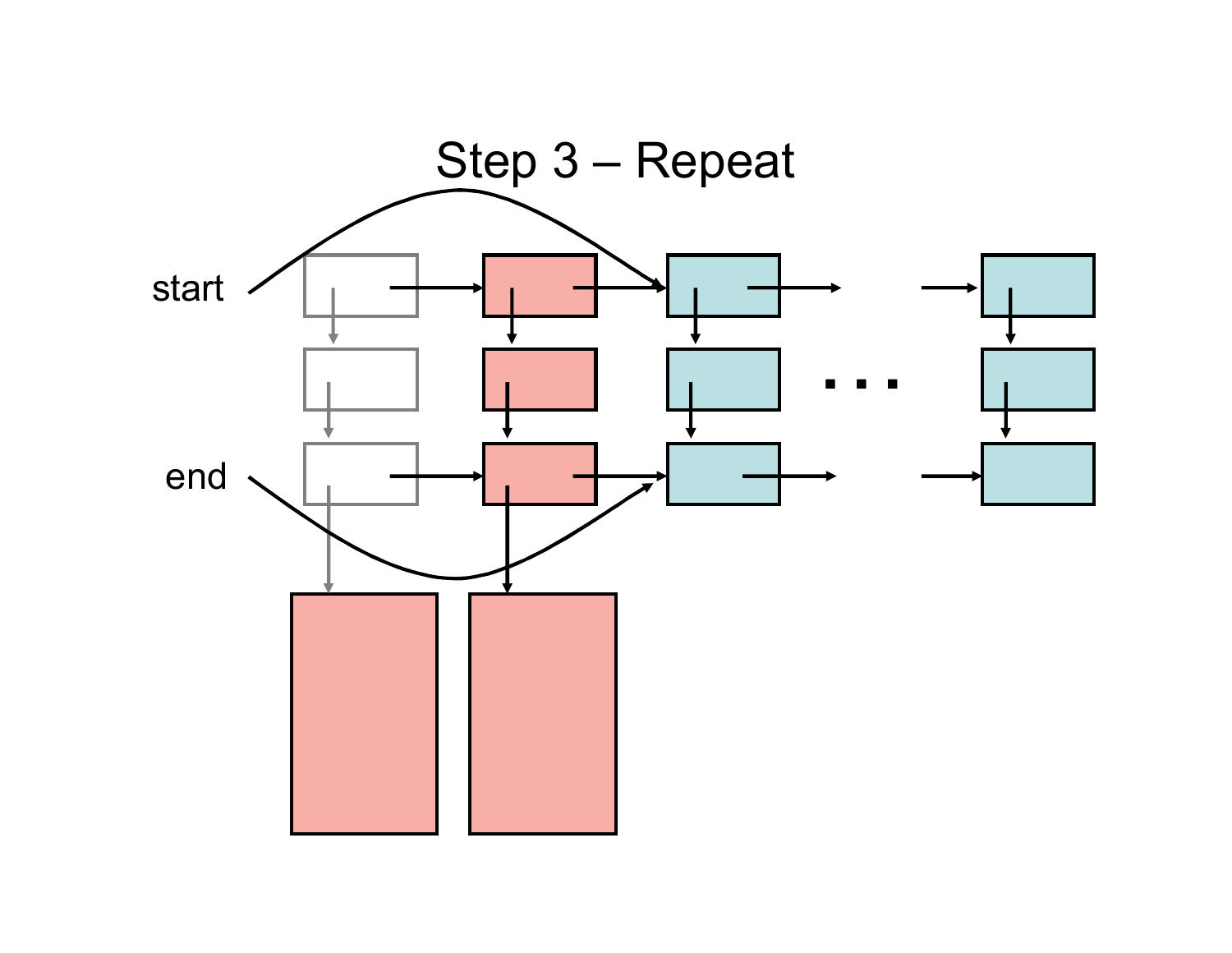#### Final State